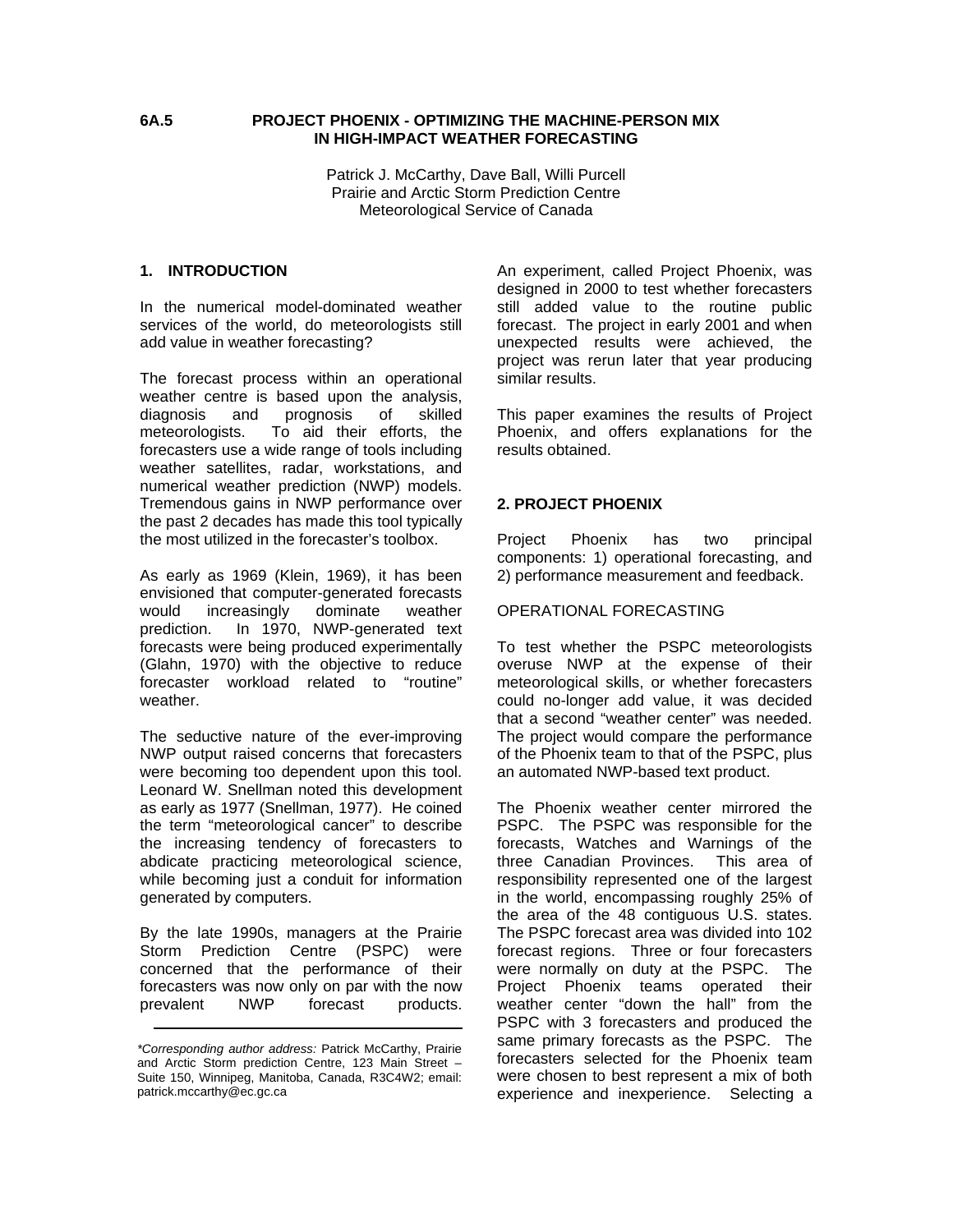team of "all-stars" was counter to the goals of the project and was intentionally avoided.

All versions of Phoenix followed the same general process, on a Monday-to-Friday basis. The forecast team worked from 8:00 a.m. until 5:00 p.m. and was responsible for issuing all of the regularly scheduled forecasts due near 11:00 a.m. and 4:30 p.m., in accordance with the official filing times for each product.

PSPC forecasters usually have a text product from the previous shift in place when they work through their routine. To maintain a similar approach between the two forecast teams, while avoiding cross-contamination between the two, the Phoenix forecasters began with the automated NWP-based text product produced earlier that morning near 00:00 A.M. This was the "SCRIBE" forecast. SCRIBE (Boulais, 1992, Boulais et al, 1992, Verret et al, 1993, Verret et al, 1995) takes direct model output from the Canadian operational model plus output from a number of NWP-derived statistical packages to generate a matrix of weather concepts. Text forecasts can be generated from these concepts. Forecasters can modify these concepts to generate new forecasts. An analogue to this system would be the IFPS (Ruth, 2002) and the NDFD (Glahn et al, 2003) in the U.S. National Weather Service.

Based upon their analysis, diagnosis, and prognosis efforts, the forecasters could alter the existing forecasts or start anew. Other than the raw SCRIBE forecast, the Phoenix forecasters had no access to any model or statistical information, while all official forecast products were also barred. This lack of model and human forecast data was the only significant difference between what was available to the Phoenix team and the PSPC forecasters. The Phoenix forecasters had to meet the same forecast deadlines as their PSPC counterparts. All non-transmitted forecasts valid at the deadlines for both forecast teams were deemed final and assessed. Forecasts for days 1 to 5 could be altered.

At the end of each day during the forecasting portion of Phoenix, the meteorologists offered a brief commentary on their shift, outlining any challenges that were faced and potential concerns with their forecasts.

The Phoenix, SCRIBE and PSPC forecasts were objectively assessed early the following morning using the Phoenix verification method. Feedback was immediately provided as raw numeric scores for each version, along with a written commentary outlining where each group had achieved superior performance, or had failed to match the accuracy of the other two forecast systems. Both the Project Phoenix and PSPC forecasters were aware of the details of the verification scheme used.

# VERIFICATION

A detailed description of the Phoenix verification system is beyond the scope of this paper, though one is available (Ball, 2007). The following is a brief summary of the verification system.

A prerequisite to any comparison of forecasts is a verification system that will provide an accurate and meaningful measure of error (e.g. Stanski, 1982, Stanski et al, 1989), preferably in a concise fashion that the end user, in this case the general public, can readily understand. Many systems of verification have traditionally been used by Environment Canada, but most concentrate only upon one or two readily quantifiable parameters, such as a daytime high. These methods fail to provide the complete story and the utility of the information can be masked in statistical parlance.

Project Phoenix adopted a verification scheme that attempted to measure the severity of forecast error and its impact upon the residents of the Prairie Provinces, drawing heavily upon public responses to recent Environment Canada opinion surveys (e.g. Environics Research Group, 1999, Angus Reid Group Inc., 2000). In effect, the system was designed to recognize that missing a five centimetre snowfall in a large centre would result in a far greater negative reaction than would a forecast missing a few late-afternoon sunny breaks in a rural region.

Forecasts of precipitation, wind and sky conditions were assessed, based on a fivecategory, nonlinear error scale (Figure 1). Forecasting the correct category resulted in a zero-error score, while an error of four full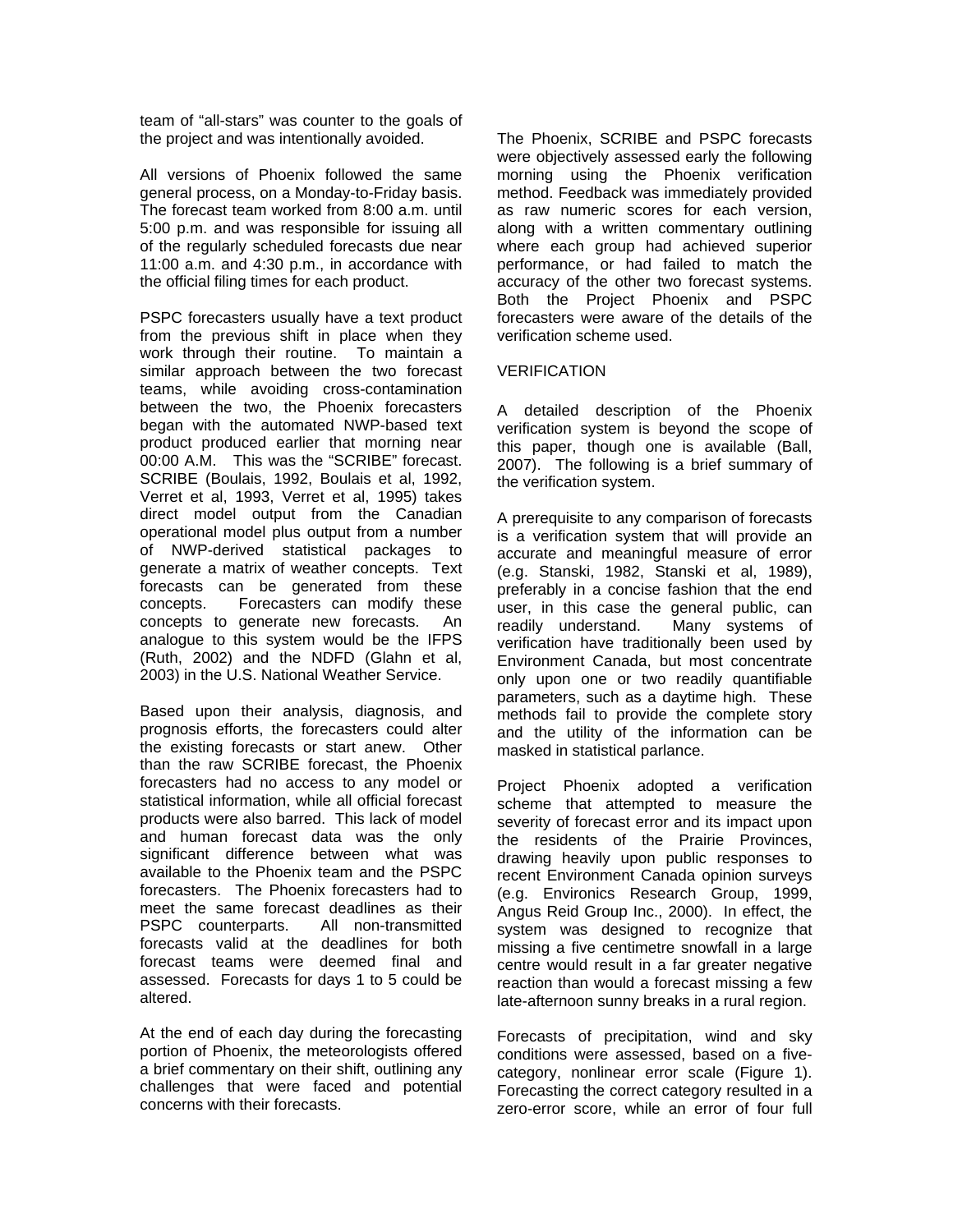categories resulted in an error charge of 100 percent. Due to its emphasis on improving forecasts in the shorter term, the Phoenix verification system assessed the forecasts in greater detail than has typically been the case, including the timing of significant events.

| Forecast<br>Category | Precipitation<br>(Rain)      | <b>Precipitation</b><br>(Snow)      | Wind<br><b>Speed</b> | Sky<br><b>Condition</b>            |
|----------------------|------------------------------|-------------------------------------|----------------------|------------------------------------|
|                      | Nil                          | Nil                                 | 10                   | Sunny                              |
|                      |                              |                                     |                      | Sunny<br>with<br>cloudy            |
| $\mathbf{2}$         | 0.3                          | 0.3                                 | 20                   | periods                            |
| 3                    | 0.6                          | 0.6                                 | 30                   | Mix of sun<br>and cloud            |
| 4                    | 0.2<br>cm<br>$>=$<br>Showery | $0.2 \, \text{cm} - 2 \, \text{cm}$ | 40                   | Cloudy<br>with<br>sunny<br>periods |
| 5                    | $>=0.2$<br>cm<br>Extensive   | $> 2$ cm                            | $50+$                | Cloudy                             |

Figure 1. Verification Categories for precipitation, wind speed and sky condition.

Temperature was handled differently. The public surveys indicated that the Canadian public could tolerate temperature errors of four degrees Celsius or less but that errors in excess of 4 degrees were deemed unacceptable. Temperature forecasts were verified on a scale that was linear, but with a major discontinuity at five degrees Celsius of error. Temperature errors of four degrees or less incurred low to moderate error scores, while departures of five degrees or more suffered high error charges. Temperatures within one degree were deemed error free, while temperature errors of 10 or more degrees incurred an error assessment of 100 percent (Figure 2).



Figure 2. Temperature error weighting. The difference between the forecast maximum or minimum temperature and the observed temperature (rounded to the nearest whole number) is assigned an error rate.

The error scores were combined into one holistic error. Since the same public surveys noted that the various weather elements ranked differently in importance, each weather element was weighted differently. Based on public opinion, precipitation

> forecasts account for 45 percent of the forecast score and temperatures were ascribed a 25 percent proportion. Wind velocities contribute 15 percent of the forecast value, with sky condition and obstructions to vision accounting for the remaining 10 percent of the total score.

> The verification system is heavily weighted toward routine weather events due to the limited duration of Project Phoenix and its primary objectives. Specifically, there was no attempt to differentiate between extreme events

that would warrant a weather warning. A Phoenix verification system for extreme weather and warnings has since been created.

The system also used a weighting factor for each forecast region, based in part upon population, but also considering factors such as infrastructure, industry and geographical area. As a result, a major urban centre could have a weighting of up to five times that of a small rural region.

Each forecast part period was weighted differently. The public surveys indicated that most people made the majority of their final weather-affected decisions based upon the first part-period information, while decisions were much less likely for subsequent partperiods. Therefore, the "today" forecast was weighted much more heavily than the "tomorrow" forecast if the scores were to be combined. Both "combined" scores and individual "part-period" scores were provided to forecasters. Inevitably, forecasters devoted more attention to the first part-period of their forecasts. The information discussed here reflects the individual part-periods.

The scores were calculated at the predetermined verification sites for each of the Phoenix forecasts, the automated product generated by SCRIBE, as well as the official forecasts simultaneously issued by the PSPC, producing a single error percentage for each of Phoenix, SCRIBE and the PSPC.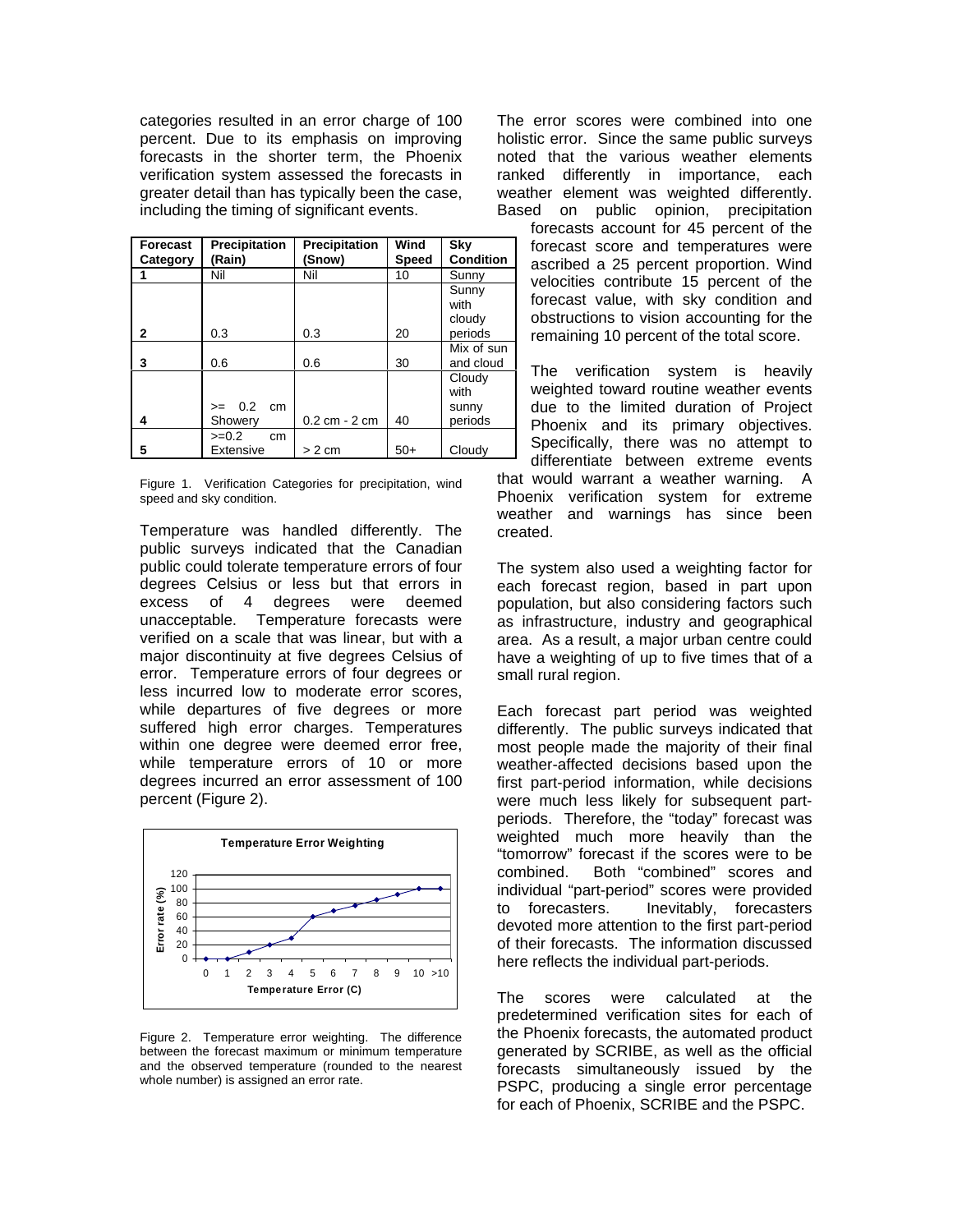All of the forecast parameters were then manually reviewed and assessed against actual observations, and where required, radar and satellite imagery. Results for individual sites, weather elements and times were kept, but the tallies were also combined into a single forecast error score that typically ranged from near zero for an excellent forecast, to in excess of 25 percent for what would typically be perceived as a "bust" forecast across a significant part of the region. Based upon the verification's categorical errors which were based upon public surveys, the majority of the public should begin to notice a forecast was in error to some degree around the 5 percent error mark, with increasing dissatisfaction evident for error scores above 10 percent.

### **3. VERIFICATION RESULTS**

The lack of access to model guidance was the only significant difference between the forecasting experience of the Phoenix teams and the PSPC meteorologists. Both groups of meteorologists had the ability to adjust the numerical weather prediction guidance on the basis of recent real-time data, while the SCRIBE forecasts had no such opportunity.

There was an anticipated level of performance for each of the three forecast teams (Figure 3). The SCRIBE output was expected to perform the poorly in the earlier part periods of the forecast since it did not use some data sources, such

| <b>FORECAST</b> | TODAY | TONIGHT | DAY-2 |
|-----------------|-------|---------|-------|
| <b>SCRIBE</b>   | 3rd   | 2nd     | 2nd   |
| Phoenix         | 1st   | 2nd     | 3rd   |
| PSPC            | 1st.  | 1st     | 1st   |

Figure 3. Expected performance of the SCRIBE, Phoenix, and PSPC forecasts during the project.

as radar, and there were inherent programmed restrictions to its performance in the short-term to ensure better performance in the longer term. The Phoenix and PSPC teams were expected to perform well in the short-term since they had access to more data and the traditionally effective short-range forecast techniques.

For the forecasts in subsequent part periods, the SCRIBE forecasts were expected to do better as they were beyond their inherent "spin-up" problems, while the Project Phoenix teams were expected to perform weaker as their short-range and medium range forecast techniques were assumed to be less reliable in this longer time-frame. The PSPC was expected to do the best since those forecasters had access to the full suite of observed data, forecast techniques and numerical guidance.

After the 2-week project, the verification showed the Phoenix and the PSPC meteorologists did handily top the accuracy of the SCRIBE forecasts in the shorter term, with the gap closing rapidly beyond 24 hours (Figure 4). The most intriguing development was that the Phoenix teams managed a significantly better performance than their PSPC counterparts in the shorter terms, suggesting the importance of a greater reliance on data and short-term meteorological techniques.



Figure 4. This chart indicates the smoothed error scores for the SCRIBE, PSPC and Phoenix forecasts for nine runs of Project Phoenix. Blue represent the Phoenix team scores, Pink represents the PSPC scores, and red represent s the SCRIBE scores.

In theory, forecasts issued by meteorologists are perfect products at their point of issue. This was the case with the Phoenix forecasts, and nearly so with the official PSPC forecasts, while the automated SCRIBE products were markedly less accurate.

The Phoenix advantage dissipated rapidly, although there was still a marked improvement noted during time intervals of up to 24 hours beyond the issue time of the products. By 48 hours beyond the issue times, there was no gain noted in the Phoenix or PSPC forecasts over the SCRIBE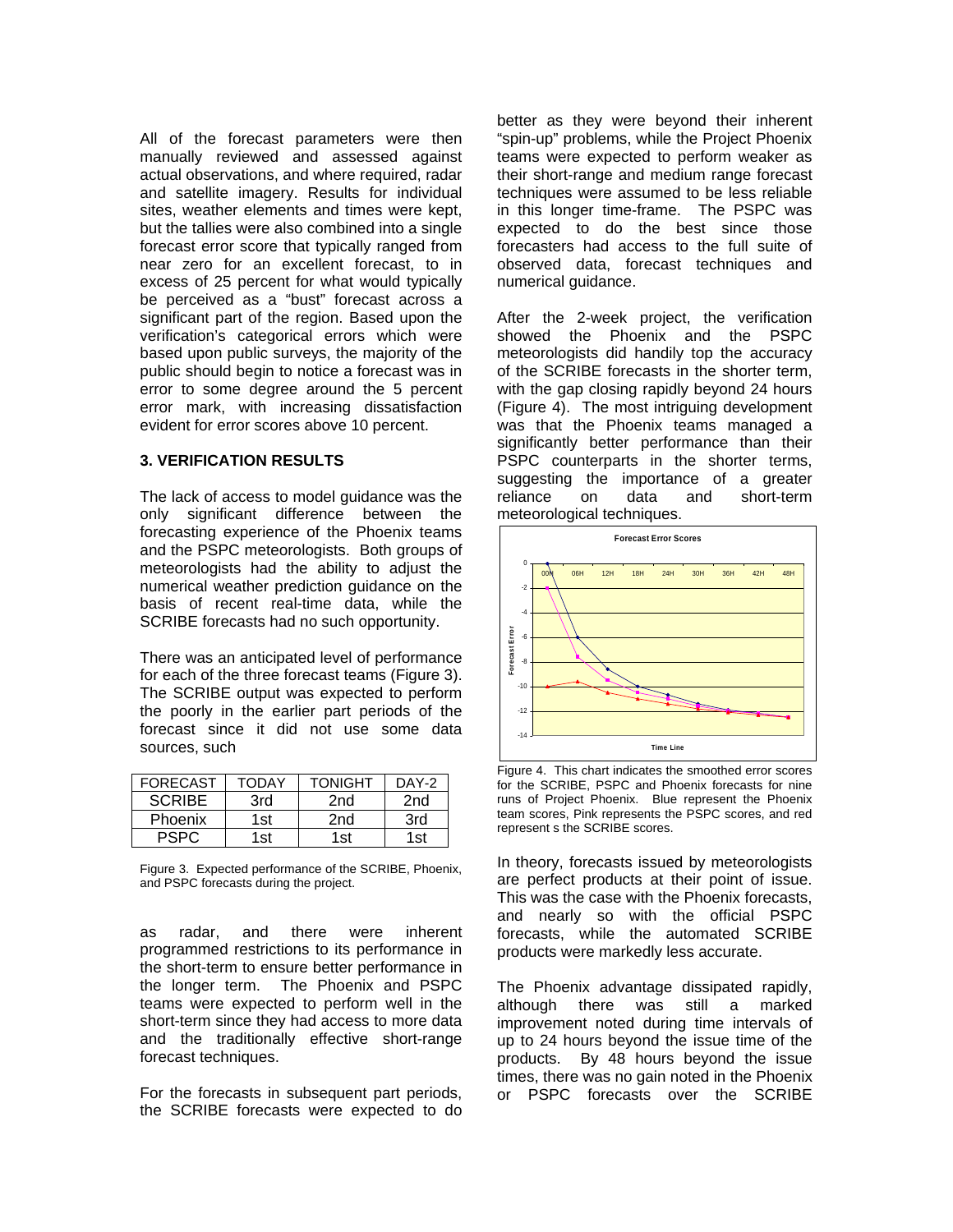products, although it must be noted that there was virtually no effort made to alter the SCRIBE forecasts beyond this timeframe.

On average, the Phoenix forecast teams reduced the SCRIBE error by 27 percent during the first part-period of the forecasts, while the PSPC achieved a 14 per cent gain over the same computer-generated product. In the second part period of the forecasts, the Phoenix meteorologists produced an 8 percent improvement over SCRIBE, while the PSPC forecasters recorded a 4 percent reduction in error.

Due to the unexpected level of performance by the Phoenix team, a second Project Phoenix was run using three different forecasters. That two-week project and all subsequent Project Phoenixes have yielded similar results.

### **4. ANALYSIS AND INTERPRETATION OF RESULTS**

There were a number of influences that appeared to contribute to the forecast verification results during the Project Phoenix runs.

During each Project Phoenix, participants received daily feedback on performance and the teams routinely discussed issues that appeared to impact their performance. At staff meetings, this discussion expanded to identify a broad range of contributing factors to forecast performance. A PSPC staff was also working with the Canadian Meteorological Centre's numerical weather prediction staff to better understand the factors influencing the SCRIBE performance. Finally, the Project Phoenix coordinator collected this information and performed additional statistical assessments to validate the identified factors. The following summarizes the major performance factors identified:

### a. Inertia

Meteorologists were often reluctant to change forecasts significantly, and this had a powerful impact on the forecasts issued by the PSPC. The SCRIBE forecasts had no reluctance, of course, and neither did the Phoenix meteorologist, who generally held the computer-generated forecasts in low regard.

In general, starting with an inferior PSPC forecast resulted in poorer than average error scores throughout succeeding updates, while a superior initial product usually produced better than average error scores in succeeding issues.

### b. Minutiae

The Phoenix teams were required to manage its resources in an efficient fashion to produce accurate short-term forecasts, especially if wholesale changes to the SCRIBE forecasts were required. Although the PSPC meteorologists were often reluctant to make big changes to the forecasts prepared by their peers on an earlier shift, they were frequently preoccupied with making minor alterations ("tweaking") to the products, often in the longer-term part periods of the forecasts.

There appeared to be a number of reasons for these changes. Hedging was a common occurrence. "Sunny" or "cloudy breaks" were frequently included, a chance of a shower would be added and a temperature would be tweaked upwards by a degree or two, generally for no apparent meteorological reason. Inevitably, as some of previously recognized, (e.g. Murphy, 1993), such changes resulted in poorer scores more often than not.

Bringing the forecast in line with the finest details indicated by model data was another common reason for the minor changes in the PSPC, especially in subsequent part periods. Minor changes in upper air moisture would prompt a forecast of clearing or clouding over and precipitation timing would be fine-tuned to within a few hours, based on the latest model information. Verification revealed that these detailed changes had a poor chance of success.

A third reason for the trivial PSPC alterations was the use of alternate statistical guidance. Changes of this nature occurred most frequently with temperatures and wind velocities. Once again, verification provided clear evidence that these minor changes were not worth the effort at best, and degraded the original product at least half of the time.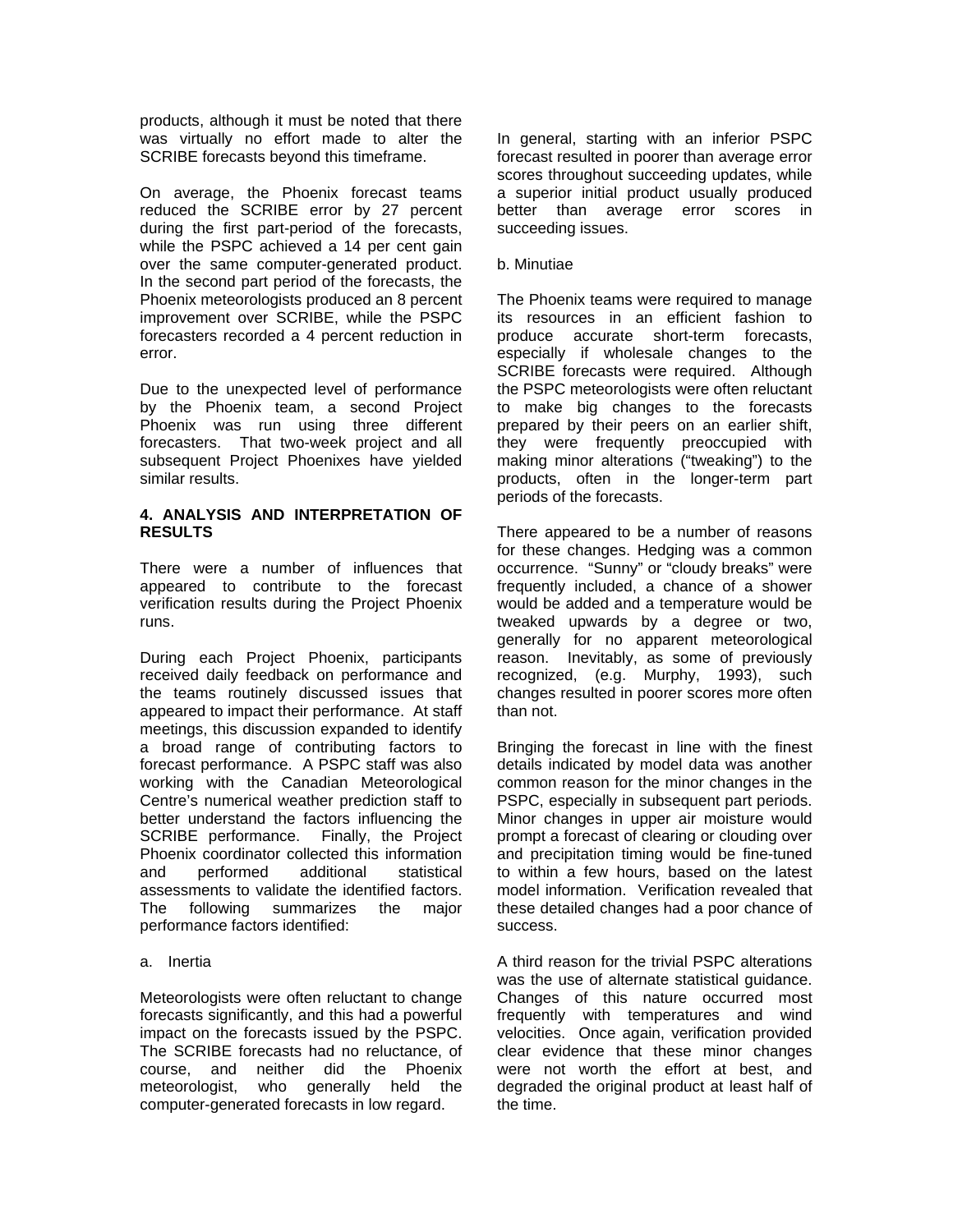Finally, trivial changes were made when the forecaster would use the model output in lieu of detailed analysis and diagnosis. Early in the Project Phoenix sessions, operational PSPC forecasters, unlike their Project Phoenix counterparts, were observed waiting for the new model data rather the using the time for analysis and diagnosis of observed data. Like the old adage says: "Idle hands are the Devil's tools", and the PSPC forecasters often used this "free time" to tweak their forecasts.

Ongoing verification since 2001 has consistently shown that minor changes result in forecast improvements a bit less than 50 percent of the time, adding to forecast error. In fact, when a minor change did bring about an improved forecast, a greater change would have provided further improvement in nearly three-quarters of the cases.

Minor changes to the Phoenix forecasts generally fared no better, but the frequency of minor alterations was markedly lower, especially in subsequent part periods of the forecast. This was due to the lack of temptation offered by a plethora of model data, and that their time was more devoted to analysis and diagnosis and to the accurate predictions of high-impact weather.

### c. Competition

The Phoenix teams had a great desire to "beat the model", as the threat of losing to a machine proved to be a powerful motivator. The competition quickly expanded to include their peers in the PSPC. The competitive spirit within the PSPC also increased, but at a somewhat slower pace over the course of the project.

The competitive nature of some of the Phoenix teams was clearly evident. The meteorologists would report 30 minutes early and review their own performance, cheering their victories and agonizing over defeats. As well, meteorological discussions during the forecast process were generally more animated in the Phoenix office than they were in the PSPC.

The PSPC meteorologists became increasingly competitive during subsequent Phoenix runs. This was likely the result of the

consistently better results produced by the earlier Phoenix teams and the fact that the PSPC became increasingly populated with Phoenix veterans.

Many forecasters described the Phoenix experience as "fun". The Phoenix team environment was usually far more active while the competition aspect generated interest. After initial reservations, many forecasters also enjoyed the thrill of "forecasting without a net" (the models). Generally, forecast teams with an active team dialogue out-performed those teams with individuals who kept more to themselves.

Whatever the motivation, competition consistently produced superior performance, and this trend was observed beyond the Phoenix project. The PSPC was given a target of 25% improvement over the SCRIBE product. With daily feedback, the PSPC performance settled around the 25% mark. When there was no feedback, the scores returned to their pre-Phoenix numbers. If the long term performance number began to slowly slide because of a poor month of performance, forecasters assumed that the still high number meant that they were performing well, rather than they were slipping back into their old habits. When there was a Project Phoenix exercise underway, the PSPC number often dramatically increased above the 25% threshold. In general terms, competition and published verification information improved the routine forecasts in a prediction centre by an average of 12 percent.

# d. Experience and abilities

The SCRIBE forecasts are prepared with a constant degree of experience and ability, using the same procedures or rules throughout the period. Although there were staffing changes within the PSPC during the nine Phoenix tests, it would be fair to term the average experience and ability of the PSPC as nearly constant as well.

There were major variations in the experience and the perceived abilities of the Phoenix teams, generally producing the expected variations in performance. Teams composed of more senior and capable forecasters produced the greatest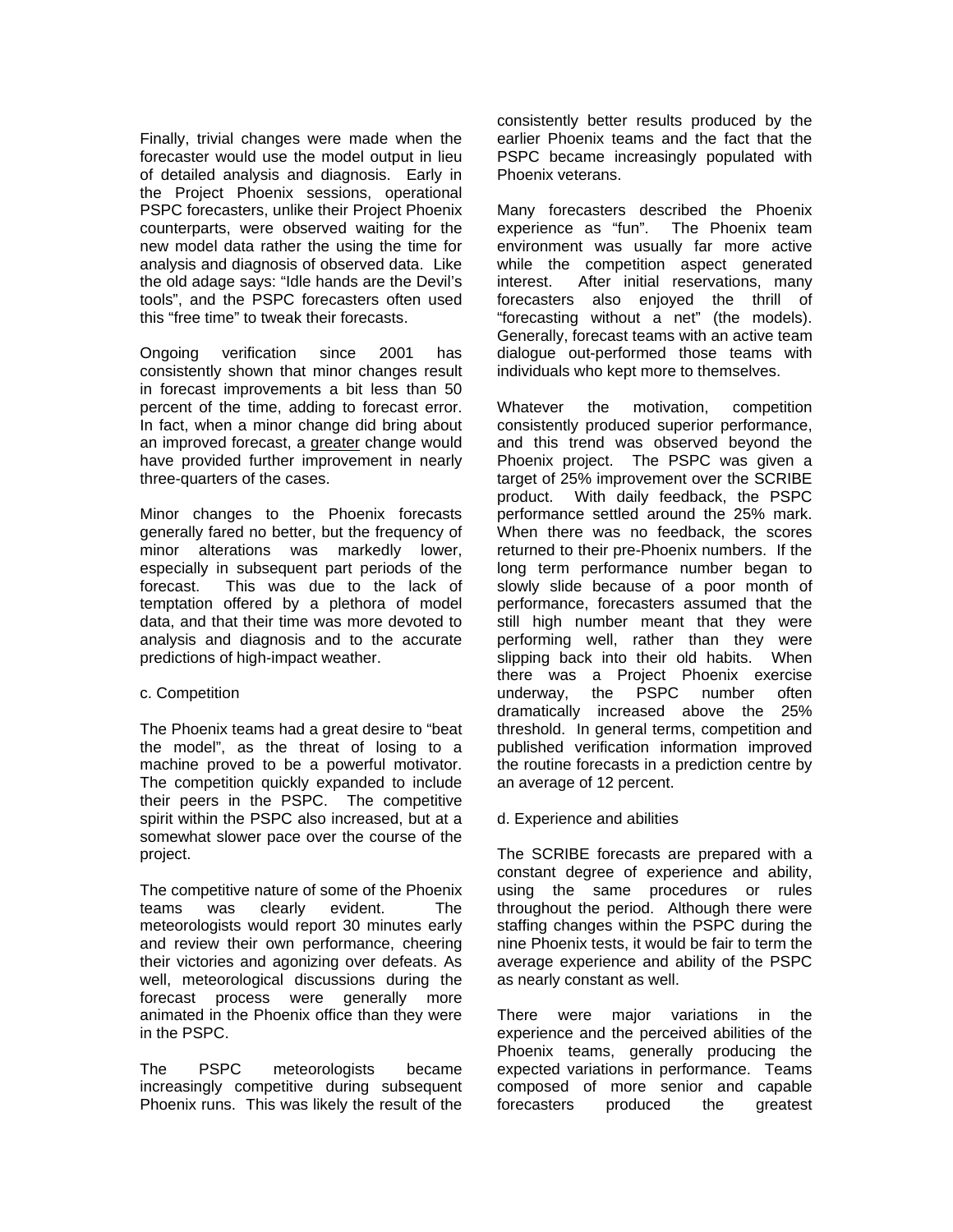improvements, while the more junior or less capable groups produced products with lowerthan-average improvements over the rival forecasts when compared with the Phoenix average.

It is worthy of note that although the poorest Phoenix performance was produced by a team of three recent graduates prior to their first training shifts, they nevertheless managed a significant improvement over the SCRIBE forecasts and their average performance matched that of the PSPC. The same group completed a second Phoenix test a few months later, at the end of their training period, and they produced a lower error score than their PSPC counterparts.

In general terms, although experience was a significant factor, the lack of it was easily mitigated by a willingness to adapt and to adopt new techniques. On the other hand, some experienced meteorologists have struggled within the Phoenix environment.

### 5. **BEYOND** PHOENIX **RECOMMENDATIONS AND OUTCOMES**

A number of items were identified during the initial Project Phoenix that could lead to improved forecast accuracy within the PSPC, and most of these recommendations were subsequently implemented.

### a. Greater use of hand analysis

As noted by others (e.g. Maddox, et al, 1986), hand-analysis/diagnosis generally leads to a greater understanding of the meteorological processes at play, as the meteorologist is forced into a detailed diagnosis and tends to take better ownership of the information at hand. The PSPC has restructured its operation to place added emphasis on analysis, and this appears to have helped improve forecast and warning performance.

# (b) Elimination of needless detail

The verification results (Purcell, 2001a, 2001b, 2003, 2004) have consistently underscored the folly of making trivial changes and adding or retaining too much detail in forecasts, especially in the longer term. These problems have declined significantly as a result, resulting in an improved performance and better public perception of the forecast product.

c. Concentrate on the shorter terms

Meteorologists can provide significant gains in accuracy in the shorter timeframes with the use of comparatively minimal effort. Changes in subsequent part periods consume more resources and provide progressively smaller gains. Placing most of the effort on the first part period will therefore achieve the greatest impact in the eyes of the public. The PSPC has managed to boost its verification performance significantly in the first part period of its forecasts, and this gain has carried over into subsequent part periods, where minor gains have also been noted.

d. Use of short-range forecasting techniques

As early as 1970's, Sanders (1979) suggested that over-reliance on NMP in short-term prognosis could compromise the meteorologist's capacity to produce quality forecasts in this time-frame. Phoenix demonstrated that this was indeed that case. However, Phoenix altered this dependence.

In the absence of model and statistical guidance, meteorologists were forced to resort to traditional methods of diagnosis and prognosis. Extrapolation was extensively used in the shortest timeframes and a concerted effort was made to identify nonlinear developments when using the approach in the longer term.

As was noted by John McGinley (1986) and others, there is more to short-range forecasting than simple extrapolation. Additional elements include continuous monitoring and assessment of observed data, a comparison of the subjective analysis with conceptual models both in structure and evolution, and the recognition or anticipation of subtle atmospheric changes critical in the evolution of the phenomenon.

A detailed assessment of the recent weather across the region and how it correlated with the significant weather systems played a major role in the Phoenix process. Contemporary meteorologists, on the other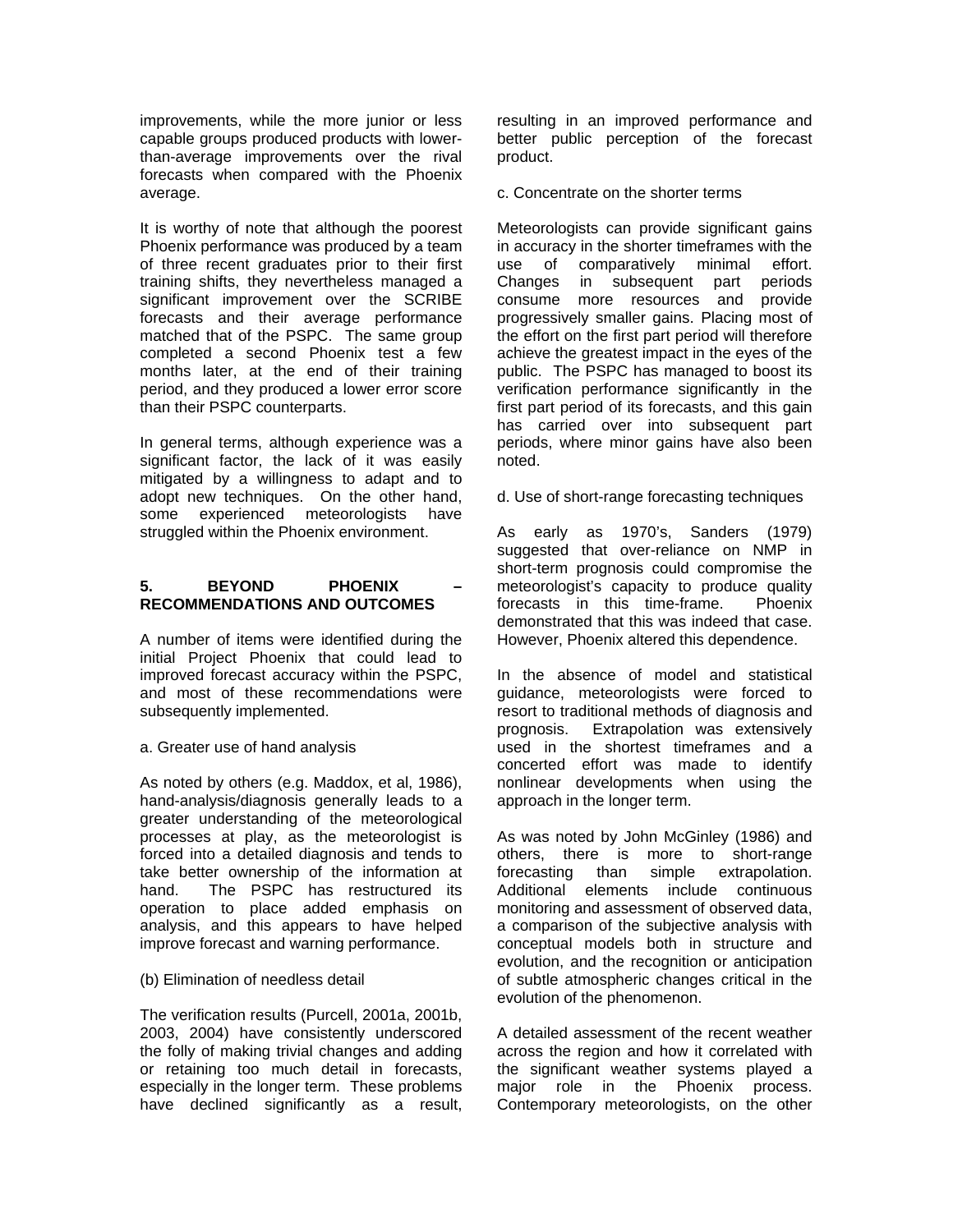hand, often use this time to evaluate the output of numerical weather prediction. With no such opportunity, the Phoenix meteorologists were able to devote more time to the analysis and diagnosis part of the forecast equation, providing unique forecast alternatives.

The forecast process also benefited from a much greater emphasis on hand analysis of surface and upper air charts. The Phoenix teams also had access to software that objectively analyzed real data, but, as expected (Doswell, 1986b), a hand assessment of the data usually provided a superior result.

In all cases, the short-term techniques proved most effective when changes to the SCRIBE forecasts were limited to the more significant deviations.

#### e. Real-time and personal verification

The PSPC has routinely conducted real-time verification of its public forecasts since mid-2001 and a significant improvement has been noted in the long-term scores since that time. These improvements are attributed to the added training and awareness provided by the continuation of the Phoenix project, the increased competitiveness brought about by the continued verification, and the added emphasis on analysis and diagnosis using real data.

The PSPC instituted individual verification in 2002. Although individual scores are not officially published, the office makes individual awards on a quarterly basis. An intriguing outcome of this program is that the vast majority of the top performers have less than five years of forecasting experience. This could be due to their willingness and ability to adopt new approaches and a reflection of the difficulty in retraining older staff.

Normally, verification systems should be oblivious to whatever is being tested (Stanksi, 1982). In this case, both Phoenix and PSPC forecasters were aware of the verification system. Only the SCRIBE system was unaffected by the details of the verification scheme. It was important for the forecasters to understand the scheme since it helped them understand the results and it allowed them to identify opportunities to improve their forecasts. Essentially, the verification system was designed to modify their behaviour. Since the verification system measured some level of utility of the forecasts to the public, forecasters could better understand how to improve the "value" of their forecasts to the public. This approach has been controversial and improvements to the scheme continue to be pursued.

Regardless of these concerns, the Project Phoenix verification system has a tremendous impact on the PSPC. There has been a significant change in the culture of the office with respect to verification. Forecasters now routinely discuss performance measurement, the subtleties of the results, ways to glean more information out of this data, and ultimately to share bestpractices amoung the group. PSPC staff members are also recognized for their individual forecast performance on a regular basis. Forecasters now demand more sophisticated performance-measurement schemes to help them better understand their performance and to help identify personal training opportunities. More importantly, the forecasters who actively seek personal performance data routinely improve to become amoung the top performers in the office.

f. Case Studies

As a result of the increased awareness brought about by real-time verification, as well as the added emphasis on training and development, the PCPC instituted one-day case studies as a training method. Forecast situations that were particularly challenging are investigated and presented, offering explanations for the forecasts and offering a hindsight look at the situation from a scientific perspective.

Given the massive area of responsibility for forecasters, it is often difficult to identify critical gaps in their training or in the science. With forecasters more focused on the weather that matters most to Canadians, forecasters now more readily identify training and science priorities for themselves and the office. The PSPC has also tried to develop Project Phoenix-based efficiencies in forecast operations to help free up a few additional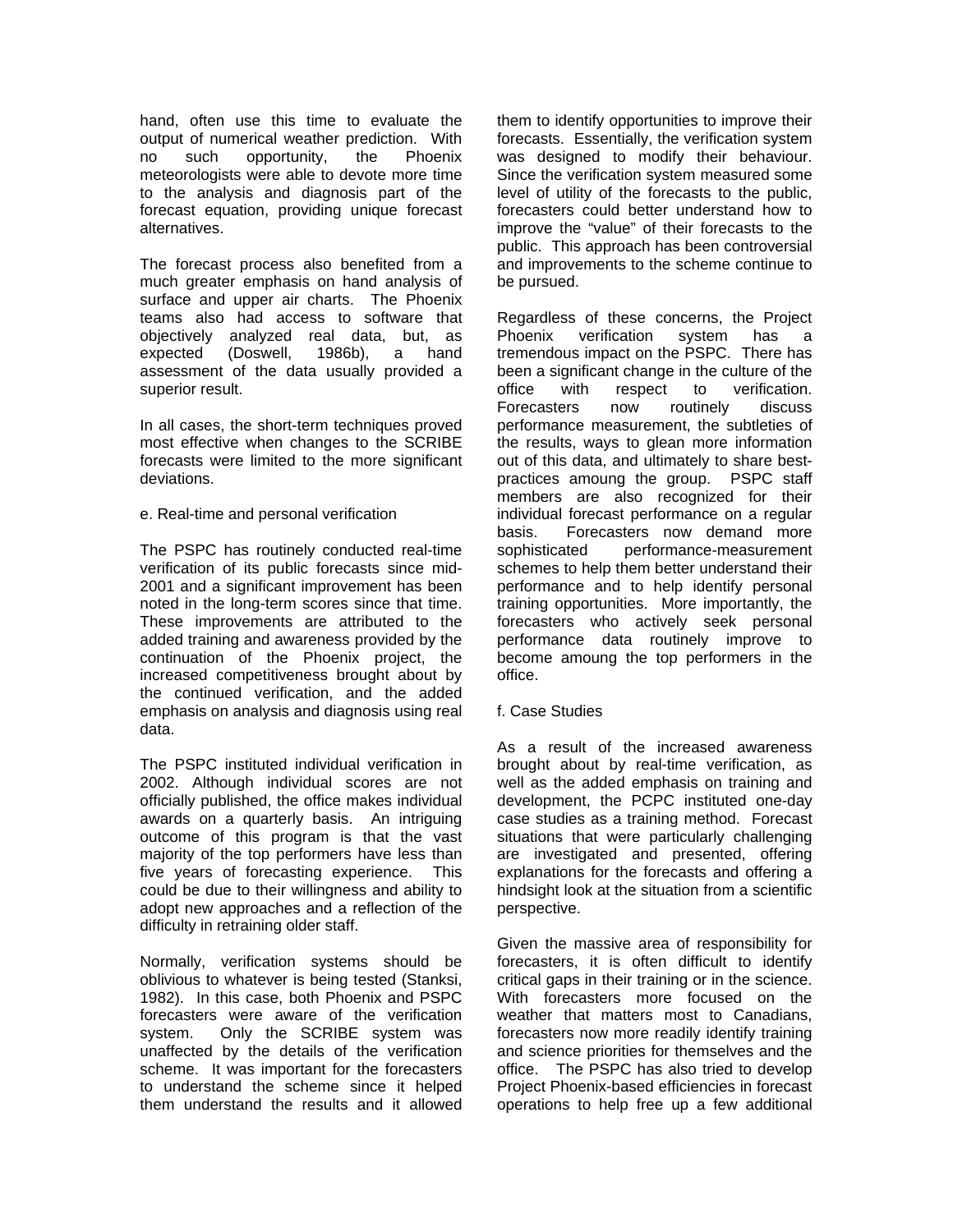resources for training and science, as there remains plenty of opportunity for people to add value to the forecasts and warnings through these means.

### g. Better use of numerical models

Numerical models remain an important tool for the operational meteorologist. But like any tool, it is important for the forecaster to understand this tool's advantages and limitations. Studies (e.g. Kahn, et al, 2003) have shown that forecasters, who understand their tools well, tend to be the better forecasters.

As Project Phoenix forecasters developed a better situational awareness through their increased analysis and diagnosis, they were able to question the discrepancies of the model output. Sometimes the model information was more correct, sometimes it was not. The forecaster needs to understand why the model handles various situations than others, and thus improving their confidence on making the appropriate changes. This better understanding of model performance will also allow the forecaster to provide more informed feedback and recommendations to model developers.

### h. Better tools

One of the common comments from Phoenix participants after they returned to forecast operations was that their operational tools were inappropriate for the job. Forecasters had become increasingly reliant on model information over the years and their tools reflected this. Most workstation software was designed to display and interrogate model gridded binary (GRIB) data, while tools to aid in their analysis and diagnosis of observed data remained neglected, or with the focus on *objective* analysis. PSPC forecasters are now providing insightful recommendations to the developers of Canada's new forecaster workstation (Environment Canada, 2003).

### i. New Phoenix approaches

Phoenix has proved to be an effective training approach. All new recruits to the PSPC (now the PAPSC – Prairie and Arctic Storm Prediction Centre) go through a Project Phoenix as indoctrination into the office's forecast philosophy. New forecasters also seem to adopt the approach more readily with most becoming amoung the top performers in the office.

The PSPC now is looking to new Phoenix approaches, including a severe weather Phoenix. Since the original Project Phoenix was designed to test the value of analysis and diagnosis, and by default, the value of numerical weather prediction, similar approaches could test the value of tools such as ensembles, radar, mesoscale models, lightning data, etc., by removing that information from the forecast process. This aspect should be a critical component to a weather event simulator.

The Meteorological Service of Canada's national program to train new recruits is now incorporating aspects of Project Phoenix for their training curriculum.

j. Best practices

The human component of the machineperson mix can break down, compromising the effectiveness of this system. Cognitive task analyses of forecast operations have demonstrated that meteorologists and the operational team must employ "best practices" to be effective (Kahn, et al, 2003).

These best practices include many of the recommendations mentioned in this section. The operational team is a critical aspect of the machine-person mix. The team must optimize the skills of the team, the science of meteorology, their knowledge of the end user, while effectively utilizing all of the tools at their disposal. The team's decisionmaking must be sound, timely, and effective.

Best practices are becoming a critical component of the Meteorological Service of Canada's training as a result of the lessons gleaned from Project Phoenix.

# **6. CONCLUSION**

Over the past two to three decades, meteorologists have become increasingly reliant upon model guidance, to the point where the plethora of model data available frequently becomes the sole tool used. All too frequently, a meteorologist chooses to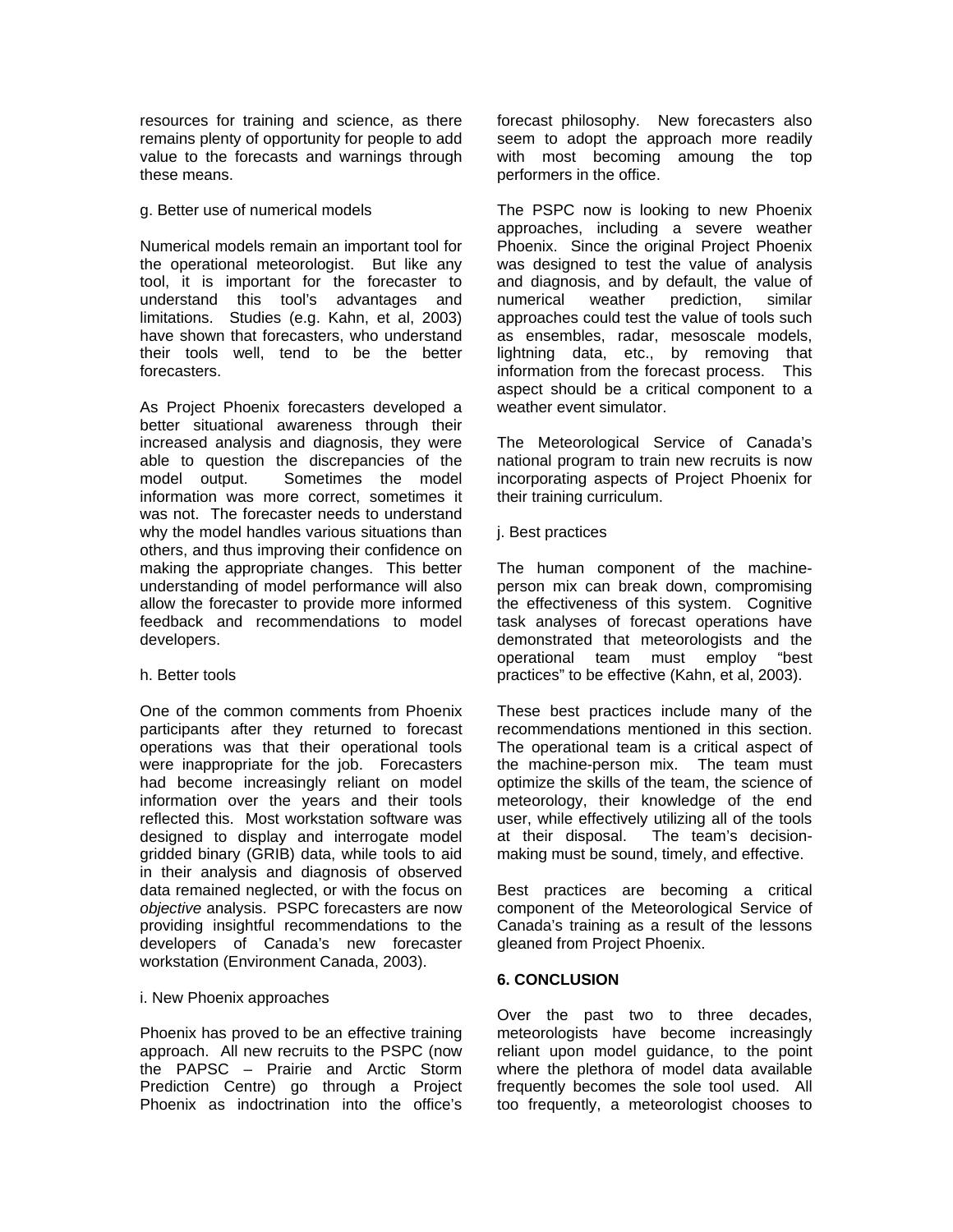resolve a short-term forecasting dilemma by consulting yet another model, seeking "the answer."

The logic of the situation should be clear. It should theoretically be impossible to improve on a model forecast by attempting to reinterpret the same model data, while consulting another individual model for an alternate answer. The project has shown that this approach will yield a poorer result as often as it offers a better one.

The fears of Snellman and others (e.g. Doswell, 1986c, Bosart, 2003) were wellfounded. Project Phoenix successfully demonstrated that the skills of PSPC meteorologists had atrophied or had become dormant. However, the project also demonstrated that lost skills could quickly be resurrected and could be used to significantly improve forecast performances.

The project also identified that forecasters have a clear role in the forecast process, by contributing a wealth of knowledge, tools and techniques that can not be duplicated by computers or numerical weather prediction.

Subsequent tests reinforced this result, but also offered tangible proof of the value added by placing a greater emphasis on analysis and diagnosis while using short-term forecasting techniques. The adoption of Phoenix as a training method, combined with continued real-time verification has helped the PSPC maintain and add to its improved forecast accuracy.

Since the system rewards quality high-impact weather forecasts, forecast operations now place a greater emphasis on this aspect. The machine-person mix is more optimized since the technology is focused on the routine and the forecaster is focused on the high-impact weather and where they can appropriately add value. This approach has created new efficiencies within operations. As Doswell (1986a) envisioned, these efficiencies allow forecasters to bring to bear their skills to improve the science, to help enhance technologies, and to improve their knowledge and skills.

The Phoenix approach is now being incorporated throughout the Meteorological Service of Canada. The benefits include better performance, better job satisfaction, better understanding of user needs, more time for meteorologists to be meteorologists, more targeted science and tools development, and better training for future meteorologists. Snellman would be proud.

#### **7. References**

Angus Reid Group Inc., 2000. *Public Views on Weather Forecasting Systems*. Prepared for Environment Canada by Angus Reid Group, Inc.

Ball, D., 2007: Project Phoenix: A six year study in back to basics meteorology. *CALMet VII* CD-ROM, Beijing, China, July 2-7, 2007.

Bosart, L. F., 2003: Whither the weather analysis and forecasting process? *Wea. Forecasting*, Amer. Met. Soc., **18**, 520-529.

Boulais, J., 1992: A knowledge based system (SCRIBE/KBS) analyzing and synthesizing large amount of meteorological data. *Preprints, 4th AES/CMOS Workshop on Operational Meteorology*, Whistler, B.C., Sept. 15-18, 1992, 283-286.

\_\_\_\_\_\_\_\_\_, G. Babin, D.Vigneux, M. Mondou, R. Parent, and R. Verret, 1992: SCRIBE: an interactive system for composition of meteorological forecasts. *Preprints, 4th AES/CMOS Workshop on Operational Meteorology*, Whistler, B.C., Sept. 15-18, 1992, 273-282.

Decima Research, 2002: National Survey on Meteorological Products and Services – 2002. Final Report. Prepared for Environment Canada.

Doswell, C. A. III, 1986a: The human element in weather forecasting. *Preprints, 1st Workshop on Operational Meteorology,* AES/CMOS*,* Winnipeg, MB, Canada, Feb. 4 - 6, 1985, 1-25.

\_\_\_\_\_\_\_\_\_, 1986b: The human element in weather forecasting. *Nat. Weather Digest*., **11**, 6-18.

\_\_\_\_\_\_\_\_\_, 1986c: Short-range forecasting. *Mesoscale Meteorology and Forecasting*, edited by Ray, P.S., American Meteorology Society, Boston, Mass., 689-719.

Environment Canada, 2003: National Workstation Project newsletter. Vol. 1, Issue 1, 1-6.

Environics Research Group, 1999. *Evaluation of Precipitation*. Prepared for Environment Canada by Environics Research Group Limited, Toronto, Canada.

Glahn, H. R., 1970: Computer-worded forecasts. *Bull. Amer. Met. Soc.*, AMS, Boston, Mass. 1126-1131.

, and D.P. Ruth, 2003: The New Digital Forecast Database of the National Weather Service. *Bull. Amer. Meteor. Soc.*, **84**, 195–201.